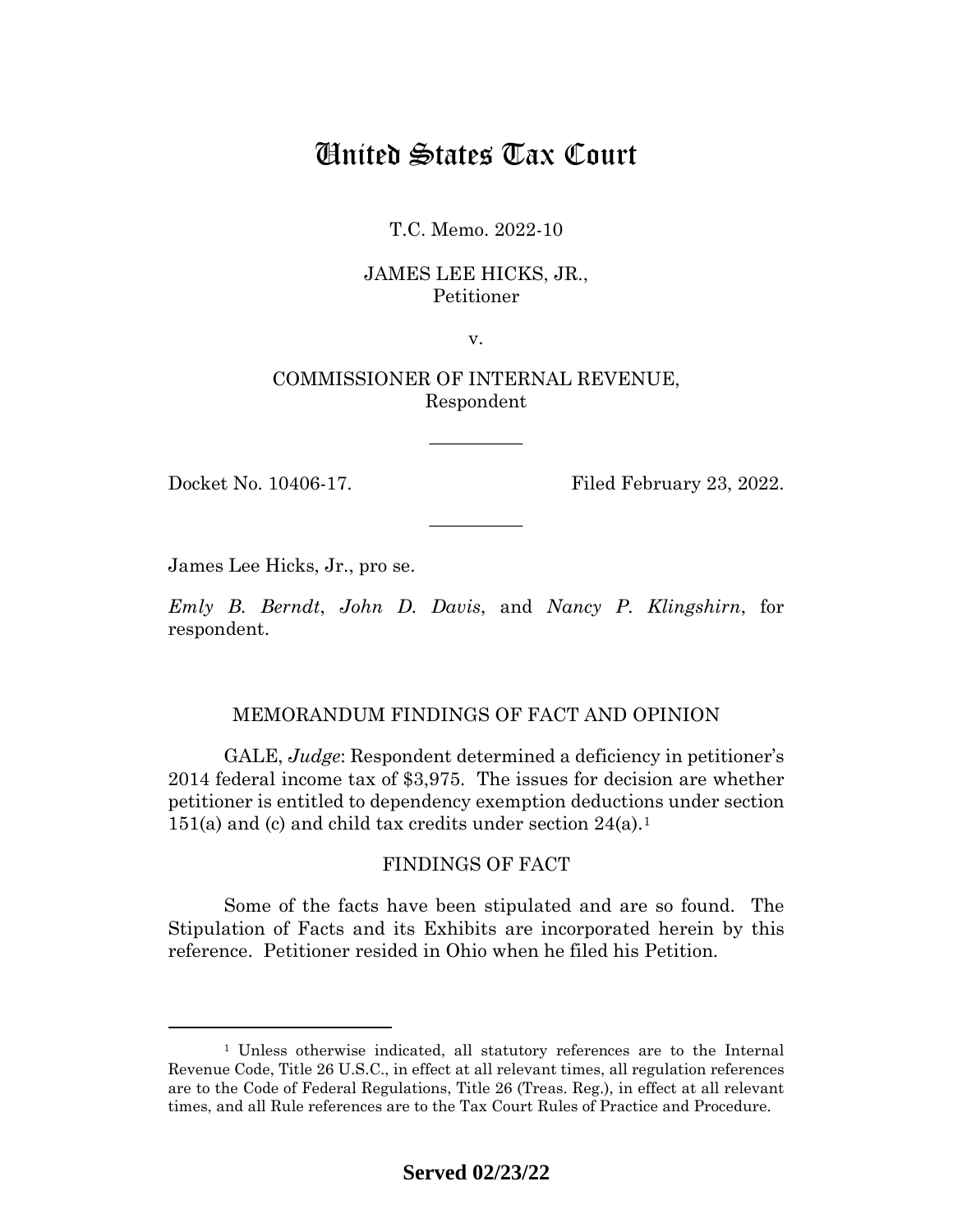**[\*2]** Petitioner and Oddimissia N. Johnson had two children together who were minors in 2014. Petitioner and Oddimissia never married and were living separately throughout 2014. During 2014 Oddimissia and her mother, Juanita Johnson, lived in the same principal place of abode and the children resided with Oddimissia and Juanita for more than one-half of the year. Petitioner provided over one-half of the children's support for 2014.

On June 15, 2006, the Summit County Court of Common Pleas Domestic Relations Division (state court) adopted a "Shared Parenting Plan" that had been signed by petitioner and Oddimissia, which provided, inter alia, that "Mother [Oddimissia] will claim [Child 1[2](#page-1-0)] every year and Father [petitioner] will claim [Child 2] every year for tax purposes unless [the] parties reach another agreement in writing."

The state court later entered an order and judgment on October 28, 2009, which adjusted petitioner's and Oddimissia's child support obligations and further stated: "Effective tax year 2009, Father [petitioner] shall claim the dependency exemption for both minor children each year." The October 2009 order and judgment were not signed by Oddimissia or petitioner.

A state court order entered on August 26, 2010, and in effect for the 2014 taxable year modified the periods in which each parent would have physical custody of the children. Under this arrangement petitioner had physical custody of the children for less than one-half of 2014 and Oddimissia had physical custody for more than one-half of that year. This August 2010 order did not modify the October 2009 order, which provided that petitioner "shall claim" the dependency exemption for both children each year.

Petitioner timely filed his 2014 federal income tax return, on which he claimed dependency exemption deductions and child tax credits for the two children. Petitioner did not attach any of the following to his 2014 return: (1) Form 8332, Release/Revocation of Release of Claim to Exemption for Child by Custodial Parent, (2) a written declaration or any other waiver signed by Oddimissia, or (3) a pre-2008 court decree or separation agreement. He has, however, since

<span id="page-1-0"></span><sup>2</sup> Although the Shared Parenting Plan refers to the children by their full names (which the parties have properly redacted), the Court typically refers to minor children only by their initials. *See* Rule 27(a)(3). Because the children in this case have identical initials, for clarity we refer to them as Child 1 and Child 2.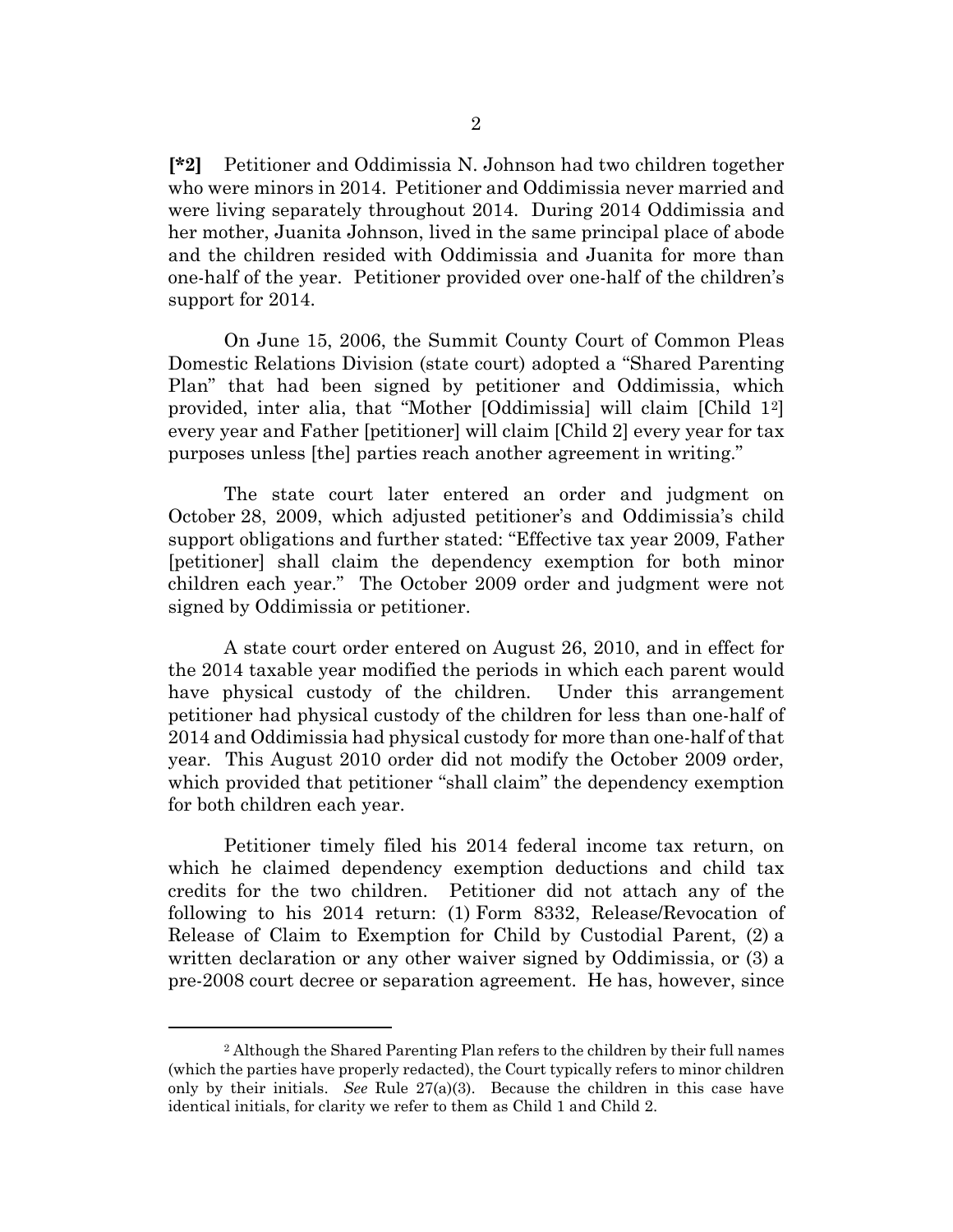**[\*3]** given respondent a copy of the Shared Parenting Plan that Oddimissia signed and the state court adopted in 2006.

Oddimissia did not file a federal income tax return for 2014.[3](#page-2-0) Juanita did so, and she claimed a dependency exemption deduction for Oddimissia and for each of the two children on that return.

Respondent subsequently issued a notice of deficiency to petitioner denying the dependency exemption deductions and the child tax credits he claimed for the children. Petitioner filed a timely Petition for redetermination.

## OPINION

## I. *Burden of proof*

In general, the Commissioner's determinations set forth in a notice of deficiency are presumed correct, and the taxpayer bears the burden of proving otherwise. Rule 142(a); *Welch v. Helvering*, 290 U.S. 111, 115 (1933). The taxpayer bears the burden of proving entitlement to any deduction or credit claimed. *Segel v. Commissioner*, 89 T.C. 816, 842 (1987). Petitioner does not contend that the burden of proof should shift to respondent under section 7491(a), nor has he established that the requirements for shifting the burden of proof have been met. Accordingly, the burden of proof remains on petitioner. *See* § 7491(a)(2).

#### II. *Dependency exemption deduction*

Section 151(a) and (c) allows a taxpayer a deduction for each individual who is a dependent of the taxpayer as defined in section 152. Section 152(a) defines the term "dependent" to mean either a "qualifying child," *see*  $\S$  152(a)(1), (c), or a "qualifying relative," *see*  $\S$  152(a)(2), (d), of the taxpayer. We note that while respondent failed to address the issue of whether the children are qualifying relatives of petitioner, such an inquiry is necessary to determine whether he is entitled to any dependency exemption deductions for 2014.

# A. *Qualifying child*

In order to be a taxpayer's qualifying child, an individual must: (A) bear a specified relationship to the taxpayer, including being a child

<span id="page-2-0"></span><sup>3</sup> Respondent's computer-generated transcripts for Oddimissia for 2014 show that she attempted to file a return for that year but that respondent rejected it.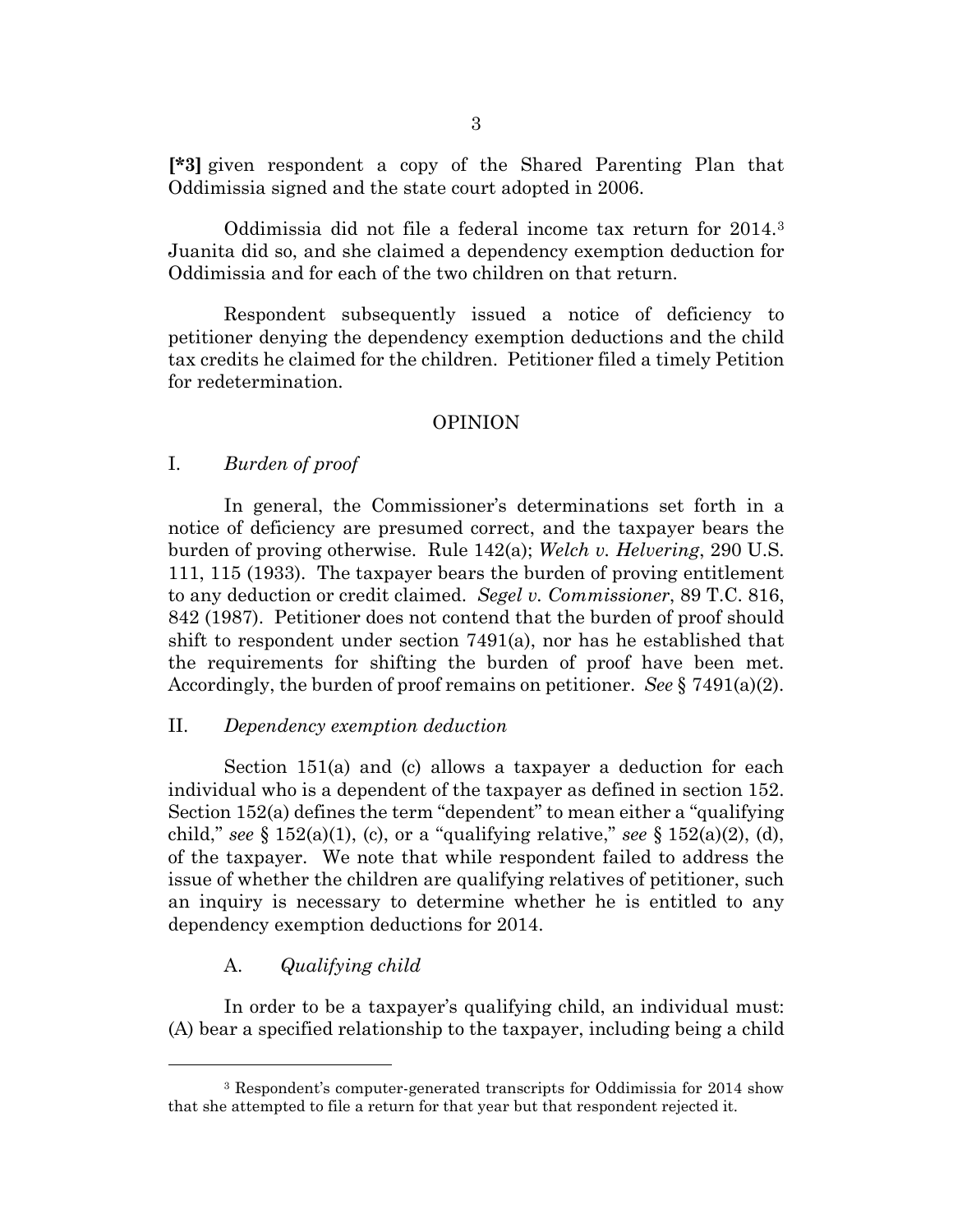**[\*4]** or grandchild thereof; (B) have the same principal place of abode as the taxpayer for more than one-half of the taxable year; (C) meet certain age requirements; (D) have not provided more than one-half of his or her own support for the year; and, if married, (E) have not filed a joint return (other than only for a claim of refund) with his or her spouse.  $\S 152(c)(1)$ and (2).

Petitioner concedes that the children resided with Oddimissia for more than one-half of 2014. Thus, the children did not have the same principal place of abode as petitioner for more than one-half of 2014 and, for that reason, are not his qualifying children for 2014. *See*  $§ 152(c)(1)(B).$ 

# B. *Qualifying relative*

The term "qualifying relative" means an individual: (A) who bears a specified relationship to the taxpayer, including being a child or grandchild thereof; (B) whose gross income is less than the exemption amount (\$3,950 for 2014); (C) with respect to whom the taxpayer provides over one-half of his or her support; and (D) who is not a qualifying child of the taxpayer or of any other taxpayer.  $\S 152(d)(1)$ and (2).

Respondent concedes that petitioner provided over one-half of the children's support for 2014, and they satisfy the foregoing relationship and income tests.[4](#page-3-0) We shall therefore examine whether the children are the qualifying children of any other taxpayer, as we have already determined that the children are not the qualifying children of petitioner.

The children meet the requirements under section  $152(c)(1)$  to be the qualifying children of both Oddimissia and Juanita: (A) they are the children of Oddimissia and the grandchildren of Juanita; (B) they had the same principal place of abode as Oddimissia and Juanita for more than one-half of  $2014$ ;<sup>[5](#page-3-1)</sup> (C) they were minors during  $2014$ ; (D) each did

<span id="page-3-0"></span><sup>4</sup> We are satisfied on this record that neither child had income exceeding \$3,950 for 2014, as the parties have stipulated they were both minors in that year.

<span id="page-3-1"></span><sup>5</sup> We note that petitioner concedes that the children lived with Oddimissia for more than one-half of 2014. Oddimissia and Juanita lived in the same principal place of abode for 2014. Therefore by extension the children lived with Juanita for more than one-half of 2014.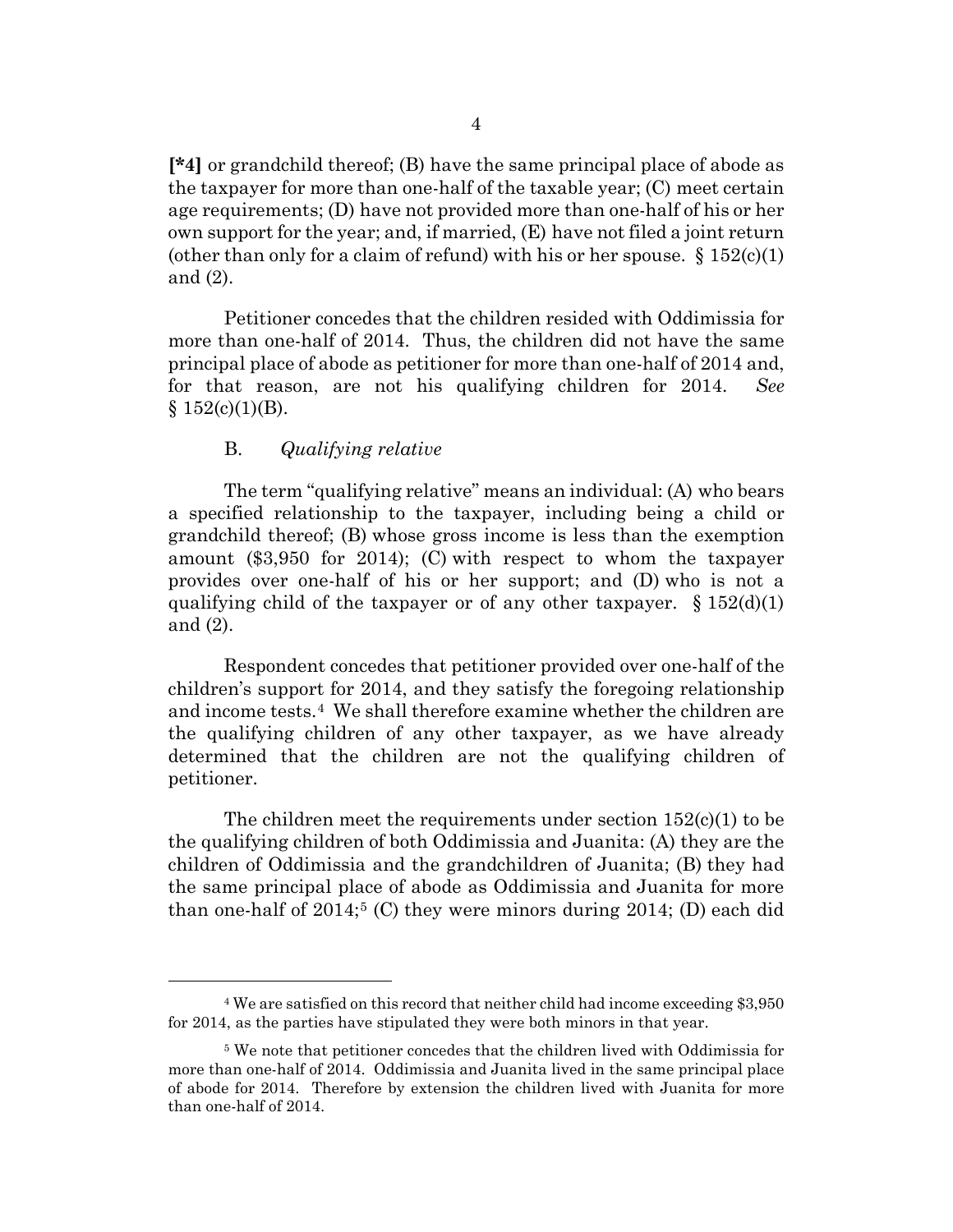**[\*5]** not provide more than one-half of his own support for 2014; and (E) they did not file joint returns for 2014.[6](#page-4-0)

A "tie-breaker" rule under section 152(c)(4)(A) provides that if an individual "may be claimed as a qualifying child" by two or more taxpayers, such individual shall be treated as the qualifying child of the taxpayer who is the parent of the individual (or, if a parent does not so qualify, the taxpayer with the highest adjusted gross income for the taxable year). However, section 152(b)(1) provides that if an individual is a dependent of a taxpayer for any taxable year, that individual shall be treated as having no dependents for that year. Since Juanita claimed Oddimissia as a dependent for 2014, Oddimissia is treated as having no dependents in 2014 under section 152(b)(1). Consequently the children may not be claimed as qualifying children by Oddimissia for 2014, and the tie-breaker rule under section  $152(c)(4)(A)$  does not apply. Accordingly, the children are treated as the qualifying children of Juanita for 2014.

Since the children are the qualifying children of Juanita for 2014, they cannot be the qualifying relatives of petitioner for that year. *See*  $§ 152(d)(1)(D).$ 

#### C. *Special rule for separated parents*

As we have explained, the children are not qualifying children of petitioner for 2014 under the usual requirements of section 152(c) because they did not have the same principal place of abode as petitioner for more than one-half of the year, as required by section  $152(c)(1)(B)$ . However, section 152(e) establishes a special rule for children of divorced or separated parents. Under this special rule, if several criteria are satisfied, a child may be treated as the qualifying child of a parent with whom he or she did not share a principal place of abode for a sufficient portion of the year, regardless of the usual requirement of section 152(c)(1)(B) or the tie-breaker rule of section 152(c)(4).[7](#page-4-1) *See*

<span id="page-4-0"></span><sup>6</sup> We are satisfied that as minors the children were not married and therefore ineligible to file such returns.

<span id="page-4-1"></span><sup>7</sup> When the relevant criteria are satisfied, section 152(e) also allows a child to be treated as a qualifying relative of a parent who has not provided over one-half of the child's support for the calendar year as required by section  $152(d)(1)(C)$ . But as we have explained, in this case the reason the children are not petitioner's qualifying relatives is the requirement in section  $152(d)(1)(D)$  that a taxpayer's qualifying relative not be a qualifying child of any other taxpayer. Section 152(e) does not alter that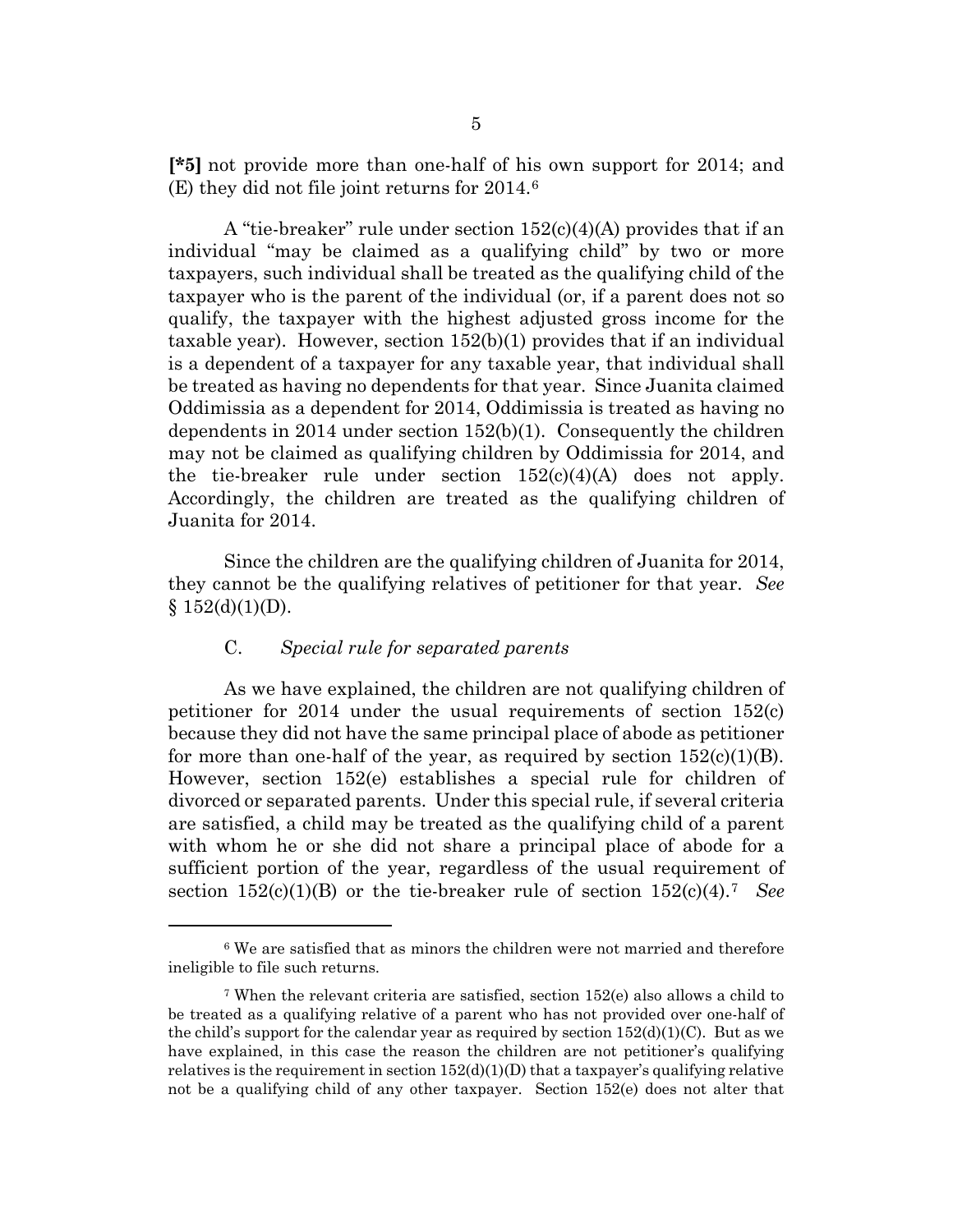**[\*6]** § 152(e); *Swint v. Commissioner*, 142 T.C. 131, 133 (2014); *Seeliger v. Commissioner*, T.C. Memo. 2017-175, at \*4–6.

Section 152(e) applies to a child who is in the custody of one or both parents for more than one-half of a calendar year, receives over one-half of his or her support during the year from his or her parents, and whose parents are divorced, separated, or living apart throughout the last six months of the year.  $\S 152(e)(1)$ . When section 152(e) applies, a child is generally treated as the qualifying child of the "custodial parent." *See* § 152(e)(1), (4); *Swint*, 142 T.C. at 133. The custodial parent is "the parent having custody [of the child] for the greater portion of the calendar year," while the "noncustodial parent" is "the parent who is not the custodial parent." § 152(e)(4); *see also Maher v. Commissioner*, T.C. Memo. 2003-85, slip op. at 10 (stating that the Court has repeatedly looked to where a child resided to determine which parent had physical custody for purposes of section  $152(e)(1)$ ; Treas. Reg. § 1.152-4(d)(1).

Petitioner provided over one-half of the children's support for 2014, and he and Oddimissia lived apart throughout the year. Additionally, as we have noted, petitioner concedes that the children resided with Oddimissia for more than one-half of 2014. We therefore find that, for purposes of section 152(e), Oddimissia was the children's custodial parent and petitioner was their noncustodial parent for 2014. Accordingly, both children would ordinarily be treated as Oddimissia's qualifying children, and she would thus ordinarily be entitled to claim both dependency exemption deductions pursuant to sections 151(c) and  $152(a)$ .

However, a child is instead treated as the qualifying child of the noncustodial parent—thus shifting the right to claim the dependency exemption deduction for that child to the noncustodial parent—if two conditions are met: (1) the custodial parent "signs a written declaration (in such manner and form as the Secretary may by regulations prescribe)" stating that he or she "will not claim such child as a dependent" for the year at issue, and (2) the noncustodial parent "attaches" the written declaration to his or her return for that year.  $§ 152(e)(2).$  Consequently, as the noncustodial parent, petitioner's eligibility to claim a dependency exemption deduction for either child for

requirement, and therefore does not affect our conclusion that the children are not qualifying relatives of petitioner for 2014.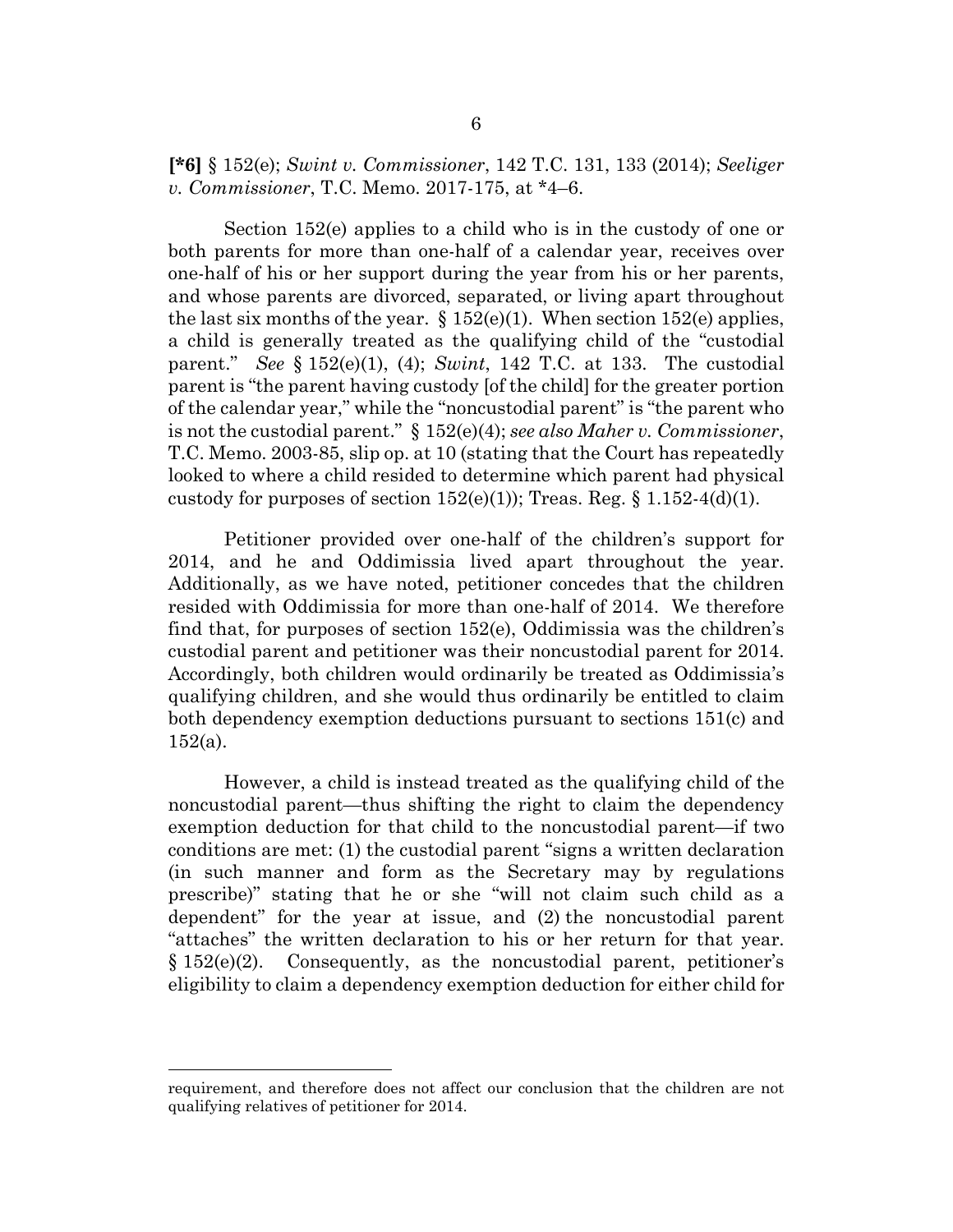**[\*7]** 2014 depends on whether these written declaration and attachment requirements have both been satisfied.[8](#page-6-0)

#### 1. *Written declaration requirement*

The written declaration requirement may be satisfied either by a completed Form 8332 or by a statement conforming to the substance of Form 8332. *See Swint*, 142 T.C. at 133–34 (citing *Miller v. Commissioner*, 114 T.C. 184, 189 (2000)); Treas. Reg. § 1.152-4(e)(1)(ii). Form 8332 provides a uniform method for a custodial parent to make the written declaration necessary to relinquish his or her right to claim a child as a dependent in favor of a noncustodial parent. *See Swint*, 142 T.C. at 134 (citing *Armstrong v. Commissioner*, 139 T.C. 468, 472 (2012), *aff'd*, 745 F.3d 890 (8th Cir. 2014)).

Because petitioner did not provide a completed Form 8332 to respondent, he could have satisfied the written declaration requirement only by means of some other document conforming to the substance of Form 8332. The only other documents in the record that purport to shift the right to claim the children as dependents from Oddimissia to petitioner—and thus the only other documents that could potentially stand in place of a Form 8332—are two state court orders: the Shared Parenting Plan entered in 2006, which stated that each parent was entitled to "claim" one of the two children for tax purposes, and the order entered in 2009, which stated that petitioner "shall claim" the dependency exemption deductions for both of the children beginning with the 2009 taxable year.

"[A] court order or decree or a separation agreement entered prior to July 2, 2008, can be a written declaration *if* it satisfies the other requirements in effect at the time of entry." *Swint*, 142 T.C. at 136 (citing Treasury Regulation § 1.152-4(e)(5)). However, a court order entered after July 2, 2008, does not satisfy the written declaration requirement for any taxable year beginning after that date. *See* Treas. Reg.  $\S 1.152-4(e)(1)(ii)$ , (h). Consequently the state court order entered in 2009 cannot satisfy the written declaration requirement for petitioner's 2014 taxable year. But the Shared Parenting Plan *can* satisfy that requirement, as long as it meets the requirements governing

<span id="page-6-0"></span><sup>8</sup> As discussed *infra* Part 2, respondent has waived the attachment requirement under the circumstances of this case. *See* Prop. Treas. Reg. § 1.152- 5(e)(2)(i), 82 Fed. Reg. 6370, 6387 (Jan. 19, 2017).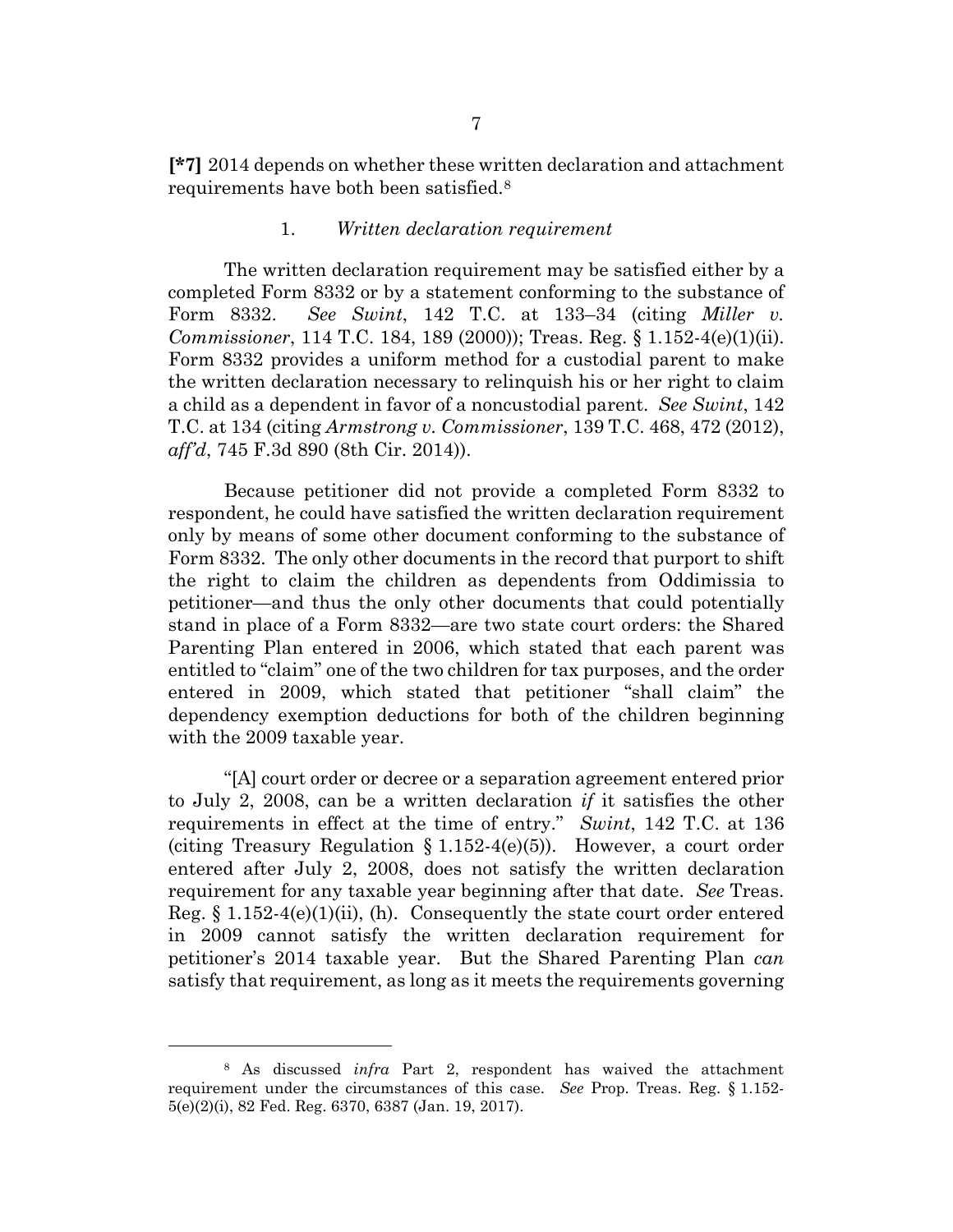**[\*8]** written declarations for purposes of section 152(e) that were in effect when the state court entered it in 2006.

In 2006 section 152(e)(2)(A) provided that a custodial parent could release his or her claim to a dependency exemption deduction for a child by "sign[ing] a written declaration (in such manner and form as the Secretary may by regulations prescribe) that such custodial parent will not claim such child as a dependent."[9](#page-7-0) Our precedents make clear that this provision imposes several requirements on any document that a taxpayer offers as a written declaration for purposes of section 152(e). First, it must be signed by the custodial parent. *See Swint*, 142 T.C. at 136–37. Second, it must not place any conditions on the custodial parent's declaration that he or she will not claim a child as a dependent. *See id.* at 137–39. And third, it must otherwise meet the manner and form requirements the Secretary has prescribed by regulation. *See Miller*, 114 T.C. at 188–90.

The Shared Parenting Plan meets all of these requirements. In addition to bearing Oddimissia's signature, it grants petitioner the unconditional right to "claim" one child "every year for tax purposes unless [the] parties reach another agreement in writing." We are aware of no written agreement between Oddimissia and petitioner that limits this right. Although the state court modified the Shared Parenting Plan in its 2009 order (which neither Oddimissia nor petitioner signed,  $10<sup>10</sup>$  $10<sup>10</sup>$ though the order represents that they both agreed with its terms), those modifications did not diminish, for federal income tax purposes, the right that Oddimissia granted to petitioner in the Shared Parenting Plan. Rather, the 2009 order purported to expand that right by allowing petitioner to claim both children instead of just one. The agreement reflected in the Shared Parenting Plan therefore remains in effect, regardless of the later state court order purporting to expand on that agreement.

<span id="page-7-0"></span><sup>9</sup> This provision was first enacted in 1984. *See* Deficit Reduction Act of 1984, Pub. L. No. 98-369, § 423(a), 98 Stat. 494, 799. Although section 152(e)(2)(A) was briefly amended in 2004, *see* Working Families Tax Relief Act of 2004, Pub. L. No. 108-311, § 201, 118 Stat. 1166, 1173, that amendment was retroactively repealed in 2005, *see* Gulf Opportunity Zone Act of 2005, Pub. L. No. 109-135, § 404(a), (d), 119 Stat. 2577, 2632–34.

<span id="page-7-1"></span><sup>&</sup>lt;sup>10</sup> We note that the lack of Oddimissia's signature means that the 2009 order would not satisfy the written declaration requirement even if Treasury Regulation  $§$  1.152-4(e)(1)(ii) and (h) did not independently prevent the 2009 order from satisfying that requirement because it was entered after July 2, 2008.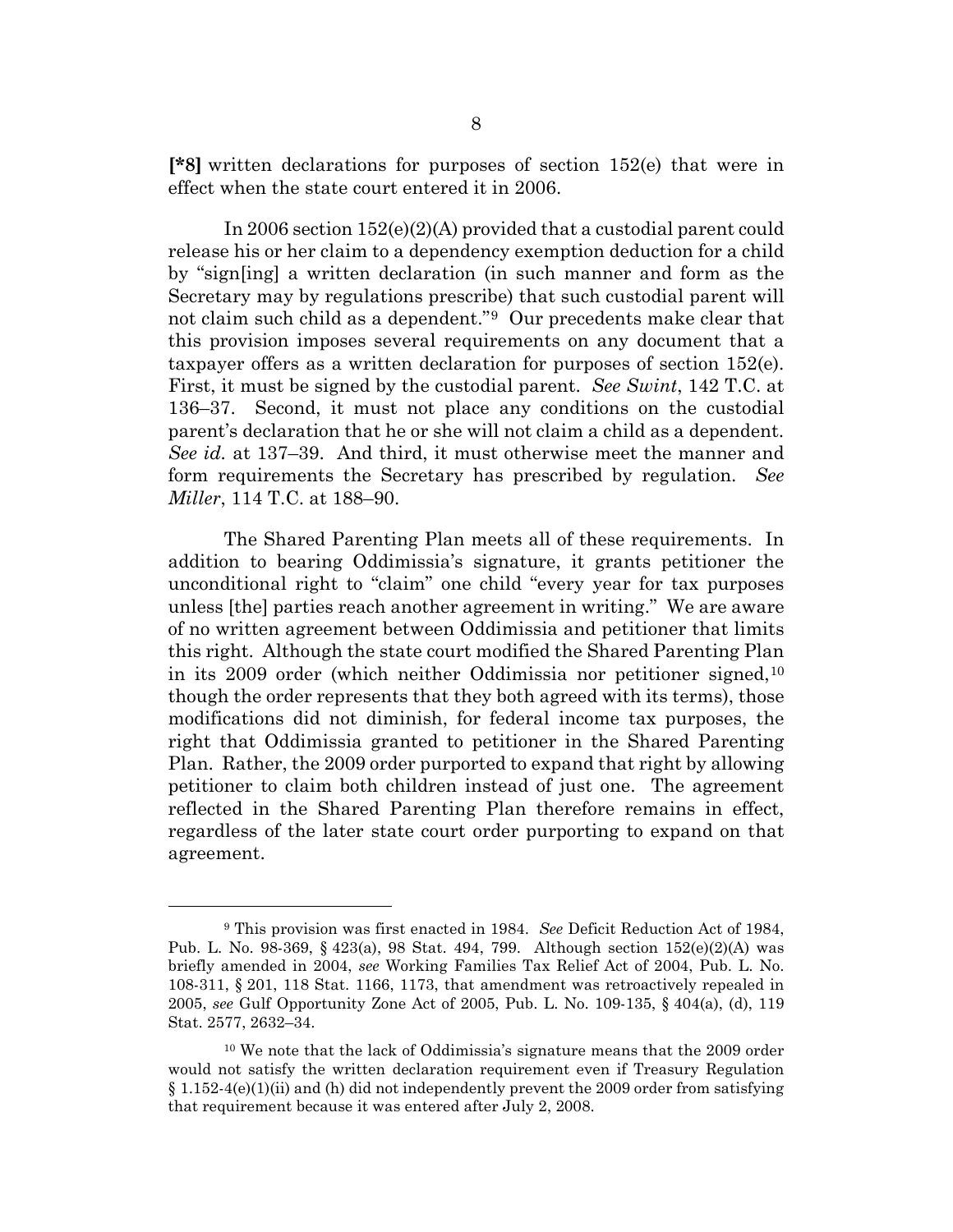**[\*9]** Finally, the Shared Parenting Plan also comports with the other manner and form requirements prescribed by the regulations that were in effect in 2006. At that time, a noncustodial parent could satisfy the written declaration requirement with either a completed Form 8332 or a statement conforming to the substance of Form 8332. *See Himes v. Commissioner*, T.C. Memo. 2010-97, slip op. at 5; Temp. Treas. Reg. § 1.152-4T(a), Q&A (3) (1984) (removed by T.D. 9408, 2008-33 I.R.B. 323). Therefore, if the Shared Parenting Plan conformed to the substance of Form 8332, it could have been used to satisfy the written declaration requirement.

"In order for a document to qualify as a statement conforming to the substance of Form 8332, it must contain substantially the same information required by Form 8332." *Miller*, 114 T.C. at 191. Form 8332 would have required: (1) the names of the children for whom exemption claims were released; (2) the years for which the claims were released; (3) the custodial parent's signature; (4) the date of the custodial parent's signature; (5) the noncustodial parent's name; and (6) both parents' Social Security numbers. *See Himes*, T.C. Memo. 2010-97, slip op. at 5. The Shared Parenting Plan included: (1) the name of the child that petitioner would be allowed to claim; (2) the years for which petitioner could claim that child ("every year"); (3) Oddimissia's signature; (4) the state court's date stamp; and (5) petitioner's name.

Thus, the only information that would have been required by Form 8332 that was not included in the Shared Parenting Plan was each parent's Social Security number. But the absence of either parent's Social Security number, standing alone, does not determine whether a document conforms to the substance of Form 8332. *See Boltinghouse v. Commissioner*, T.C. Memo. 2003-134, slip op. at 9 (noting that inclusion of the noncustodial parent's Social Security number elsewhere on a return renders it "superfluous" in a written declaration); *Bramante v. Commissioner*, T.C. Memo. 2002-228, slip op. at 6 ("Neither the statute nor the regulations require . . . the custodial parent's Social Security number."). Furthermore, any claim for a dependency exemption deduction must include the claimed dependent's taxpayer identification number. *See* § 151(e). Respondent's ability to identify duplicate exemption claims therefore is not hampered by a written declaration that lacks the parents' Social Security numbers. We accordingly conclude that the Shared Parenting Plan contains sufficient information to conform to the substance of Form 8332.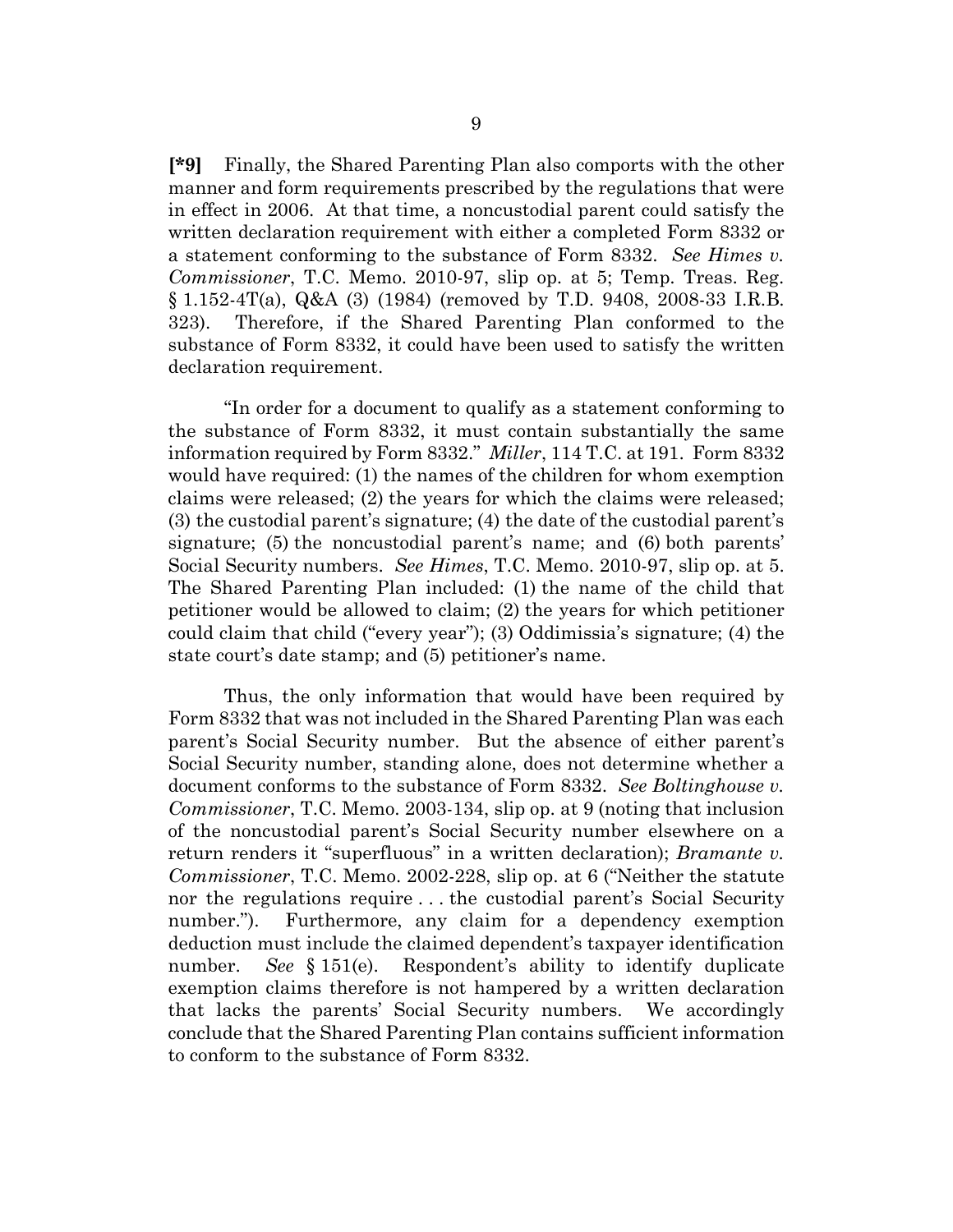**[\*10]** The Shared Parenting Plan thus satisfies all requirements applicable to written declarations for purposes of section 152(e) that were in effect when the state court entered it in 2006. For his 2014 taxable year, petitioner may therefore rely on the Shared Parenting Plan to satisfy the written declaration requirement with respect to the one child it allows him to claim as a dependent.

#### 2. *Attachment requirement*

Under proposed regulations published in 2017, a noncustodial parent is generally required to attach a copy of the written declaration to a return that claims a dependency exemption. Prop. Treas. Reg.  $\S 1.152-5(e)(2)(i)$ , 82 Fed. Reg. at 6387. However, a noncustodial parent also may either attach a copy of the written declaration to an amended return or "submit a copy of the written declaration to the IRS during an examination." *Id.*; *see also Skitzki v. Commissioner*, T.C. Memo. 2019- 106, at \*10 n.10; *DeMar v. Commissioner*, T.C. Memo. 2019-91, at \*5–6. Until the proposed regulations become final, "taxpayers may choose to apply [them] in any open taxable years." Preamble, Prop. Treas. Regs., 82 Fed. Reg. at 6377. A taxable year remains open while it is pending before this Court. *See* § 6503(a)(1).

Petitioner's 2014 taxable year thus remains open, and Proposed Treasury Regulation § 1.152-5(e)(2)(i) permits him to substantiate his claim to a dependency exemption by submitting the Shared Parenting Plan to respondent (which he has now done),<sup>[11](#page-9-0)</sup> even though it was not attached to his original return. Furthermore, respondent in his Pretrial Memorandum and posttrial Opening Brief never mentions Proposed Treasury Regulation § 1.152-5(e)(2)(i), nor does he make any specific argument that petitioner failed to satisfy the attachment requirement with respect to the Shared Parenting Plan. Under the circumstances of this case, petitioner has therefore properly substantiated his right to claim one of the two children as a dependent for 2014. As provided by section  $152(e)(1)$  and  $(2)$ , that child is treated as petitioner's qualifying child for 2014, and he is accordingly entitled to one dependency exemption deduction for that year under section 151(c).

<span id="page-9-0"></span><sup>11</sup> The record does not establish whether petitioner first submitted the Shared Parenting Plan to respondent during the examination of his return or while this case was pending, when the parties included it as a stipulated Exhibit filed before trial. Nevertheless, because petitioner could have submitted the Shared Parenting Plan as an attachment to an amended return after the conclusion of the examination but before trial, the timing of petitioner's submission of the Shared Parenting Plan is immaterial.